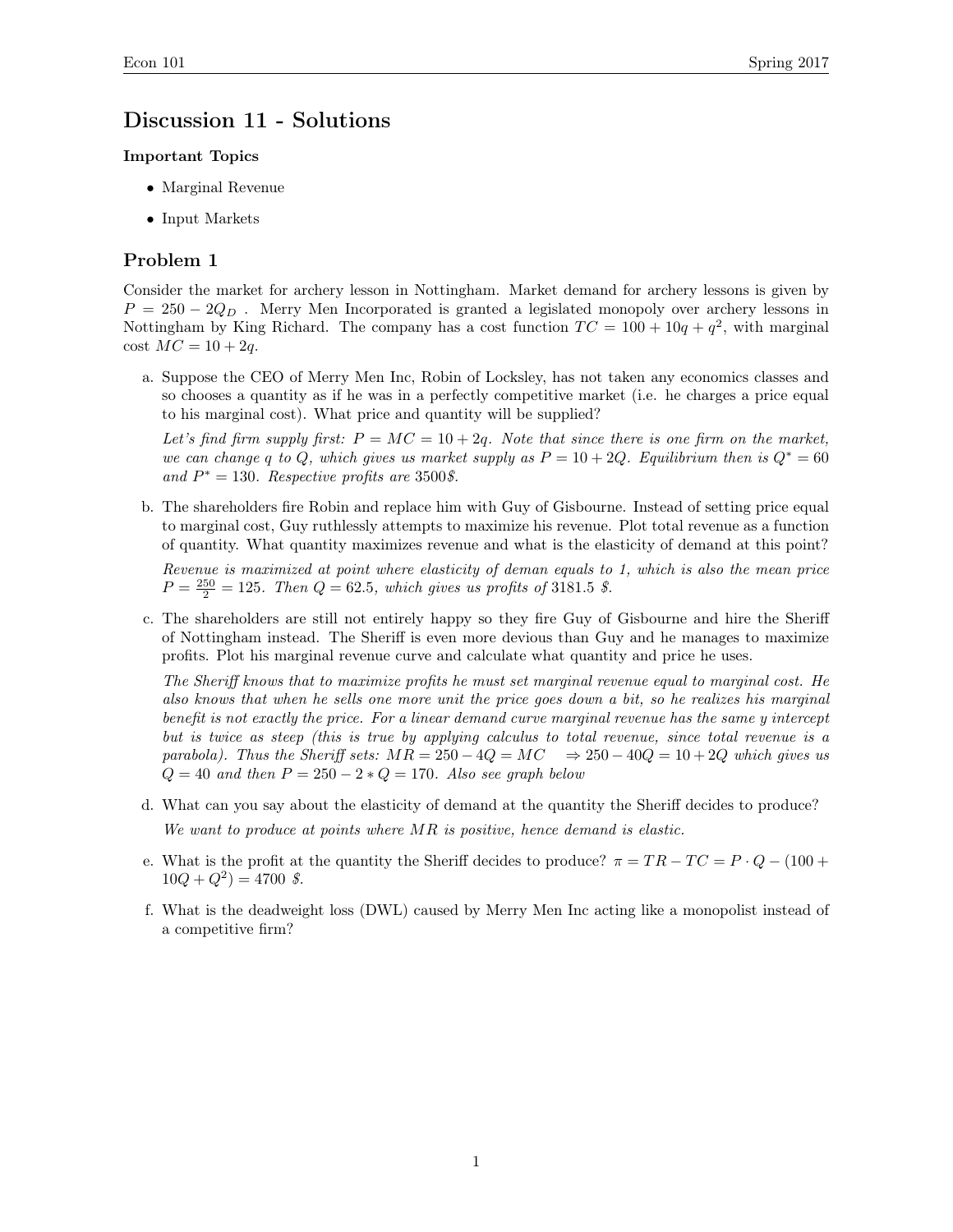

The deadweight loss is the area of the red triangle. It turns out to be  $\frac{1}{2}(60-40) \cdot (170-90) = 800\$ .

g. If the government wants to put a price ceiling in order to minimize DWL, what price ceiling should it put? What is the DWL now?

*The price ceiling should be equal to the competitive market price*  $P = 130$ .  $DWL = 0$  in this price. *Remark: Government can implement e*ffi*ciency if it has full information of market demand and monopolist's cost curve.*

### Problem 2

Some undergraduate students form a research group to study the market of a popular video game called "Grand Theft Auto V". Suppose Rockstar North Company is the only provider of this game and the current monopoly price for this game is \$80. Their large-scale survey result shows that 9 in every 10 students who plan to buy this game would still be willing to buy this game if the price of this game increases by \$4. Assume each student only buys one set of this game.

a. In order to estimate the demand elasticity of this game, this group assumes that their survey represents the actual demand change. According to this assumption, how large is the demand elasticity of this game at current price \$80?

The demand decreases 
$$
\frac{1}{10} = 10\%
$$
 when price increase by  $\frac{4}{80} = 5\%$ . Therefore, demand elasticity is  $\varepsilon_D = \frac{\% \Delta Q}{\% \Delta P} = \frac{-10\%}{5\%} = -2$ .

b. Suppose this company's marginal cost is *MC* = 0*.*05*q*, market demand curve is linear and our estimation of demand elasticity is precise. How many sets of this PC games is produced at this monopoly price? (Hint: Assume the demand curve is  $P = b - kQ$ )

*In order to determine the production of a monopoly company, we need to use the profit maximization condition here:*  $MC = MR$ *. Since we already have equation for MC, we only need to find MR.* Let's assume the demand curve is  $P = b - kQ$ . Then at  $P^* = 80$ ,  $\varepsilon_D = -\frac{1}{k}$  $\frac{P^*}{Q^*} = -\frac{P^*}{kQ^*} = -2.$ *Then*  $kQ^* = \frac{1}{2}P^* = 40\$ . *Then* 80 = *b* - 40*,* so *b* = 120*. Hence, we get*  $MR = b - 2kQ^* =$  $120 - 2(40) = 40\$ . Now we can equate MC and MR:  $0.05Q^* = 40$ . Therefore, the production level *is*  $Q* = \frac{40}{0.05} = 8000 \text{ sets.}$ 

#### Problem 3

A monopoly firm operates under cost structure and faces with market demand as summarized by the information in the below table.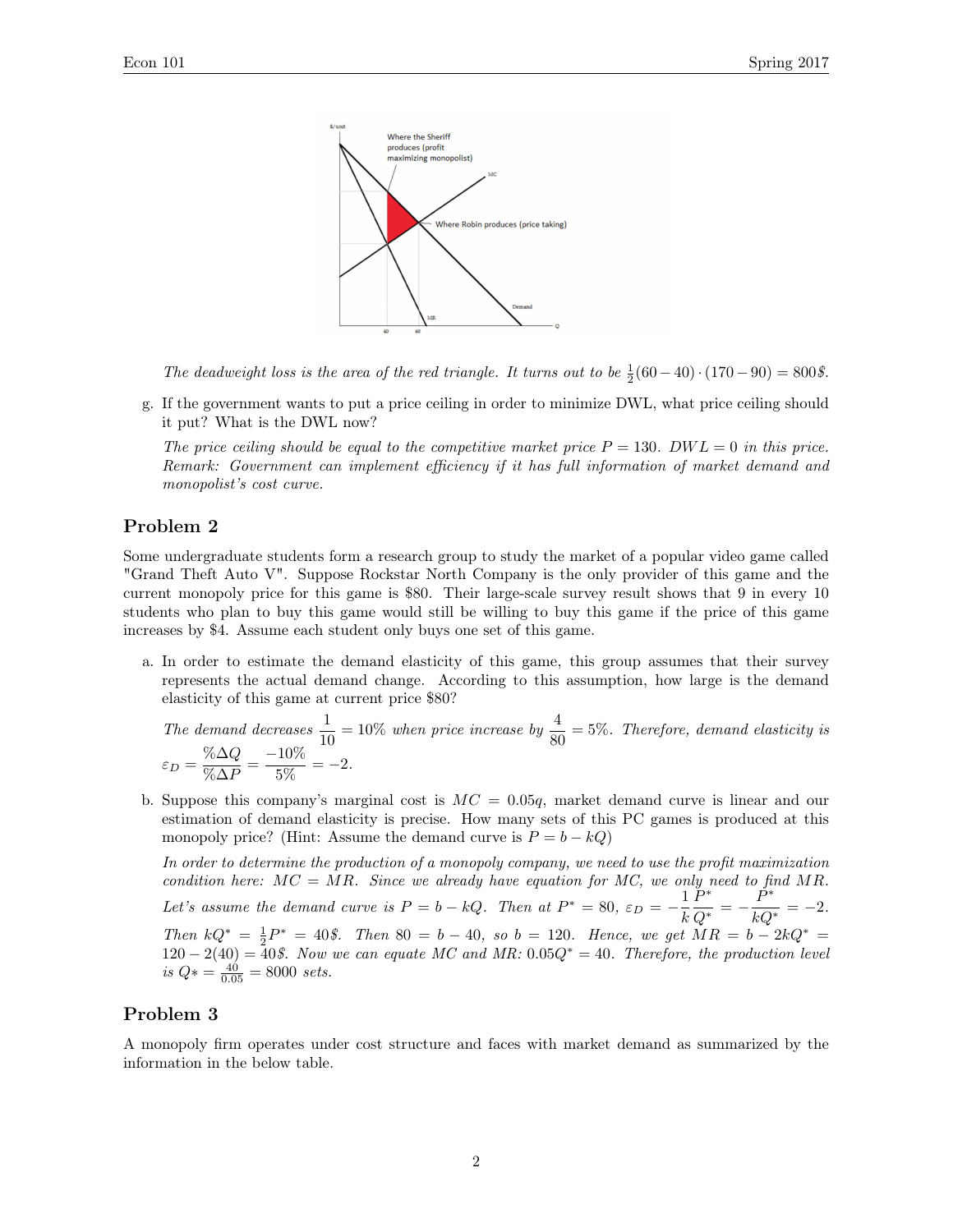| Quantity       | Price | Total Revenue | Marginal Revenue | Total Cost | Marginal Cost |
|----------------|-------|---------------|------------------|------------|---------------|
| U              | 200   | U             |                  | 100        |               |
|                | 180   | 180           | 180              | 130        | 30            |
| $\overline{2}$ | 170   | 340           | 160              | 170        | 40            |
| 3              | 160   | 480           | 140              | 220        | 50            |
| 4              | 150   | 600           | 120              | 280        | 60            |
| 5              | 140   | 700           | 100              | 350        | 70            |
| 6              | 130   | 780           | 80               | 430        | 80            |
| ,              | 120   | 840           | 60               | 520        | 90            |
| 8              | 100   | 800           | 40               | 620        | 100           |

a. Complete the missing values in this table. What is the profit- maximizing level of output? What is the profit-maximizing profit?

*A profit-maximizing firm will choose MC* = *MR. From the table, MC* = *MR when Q* = 6*. At this production level,*  $\pi = TR - TC = 780 - 430 = 350$ .

b. What is the social desirable output and price? How much profit does firm get under this socially desirable outcome?

*The social desirable outcome can be implemented by competitive market. At a competitive market,*  $P = MC$ *. Therefore,*  $P = 100$ *,*  $Q = 8$ *. At*  $Q = 8$ *,*  $\pi = TR - TC = 800 - 620 = 180$ *.*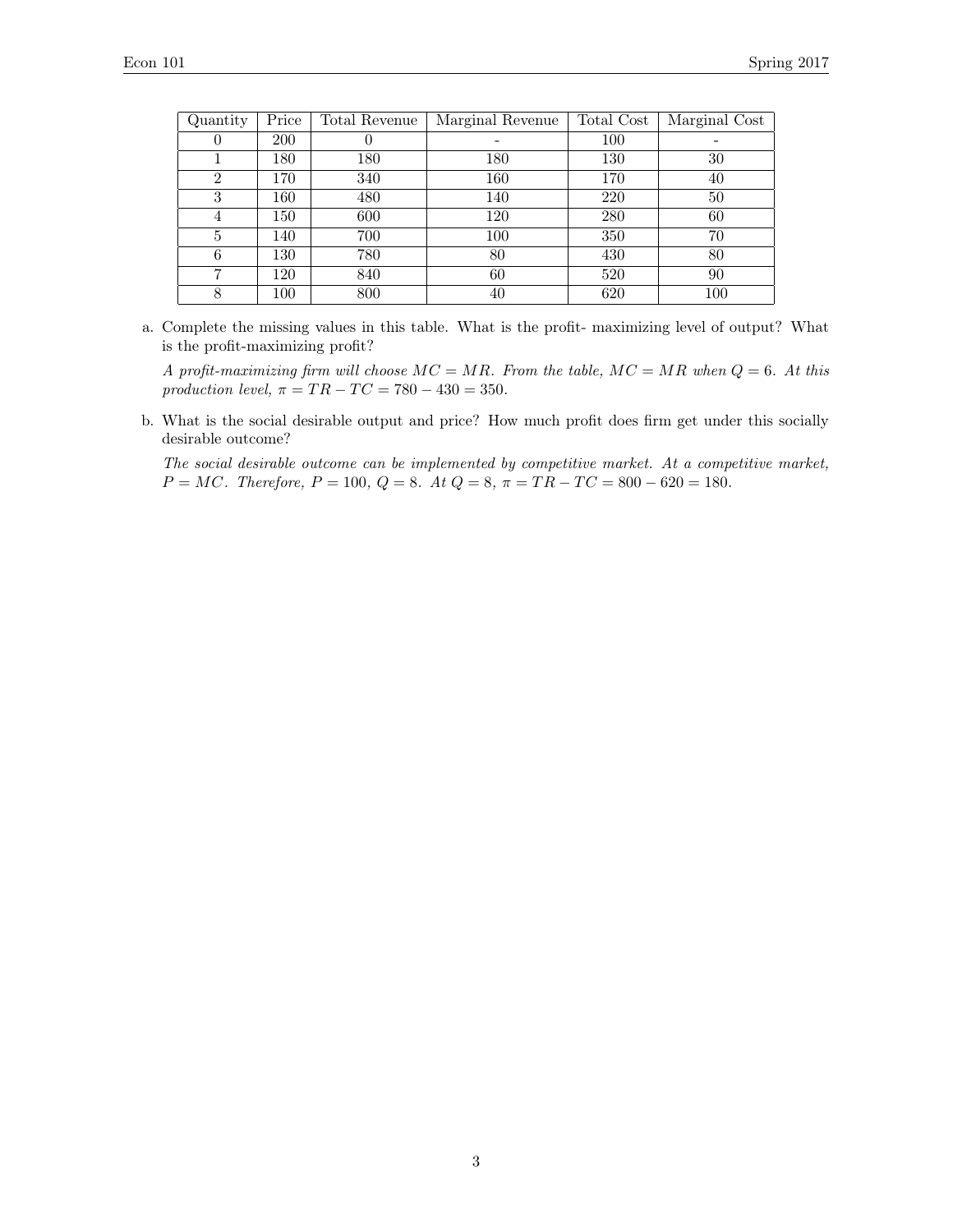Difficult Milton 2 Problems 3) Original Prices : Quine = 3 Now Prices : Quine = 1 Hareard Increased. Sub Effect: Bread & Wine 1 price increase is like a decrease in income In Effect: If normal, wined inferior, wine ? We know the Price effect is regulive, 50 we must have a regative ettect from negative when combined.  $25. L = 1 + TFC = 00, TUC = 120$ One laborer prochuer Q=10.<br>AFC=TFC = 10% = 10<br>AVC = TVC /Q = 120/10 = 12. Remember we average over quantity, not labor  $\frac{28.194}{8}$   $\frac{8}{94}$   $\frac{1026}{9}$